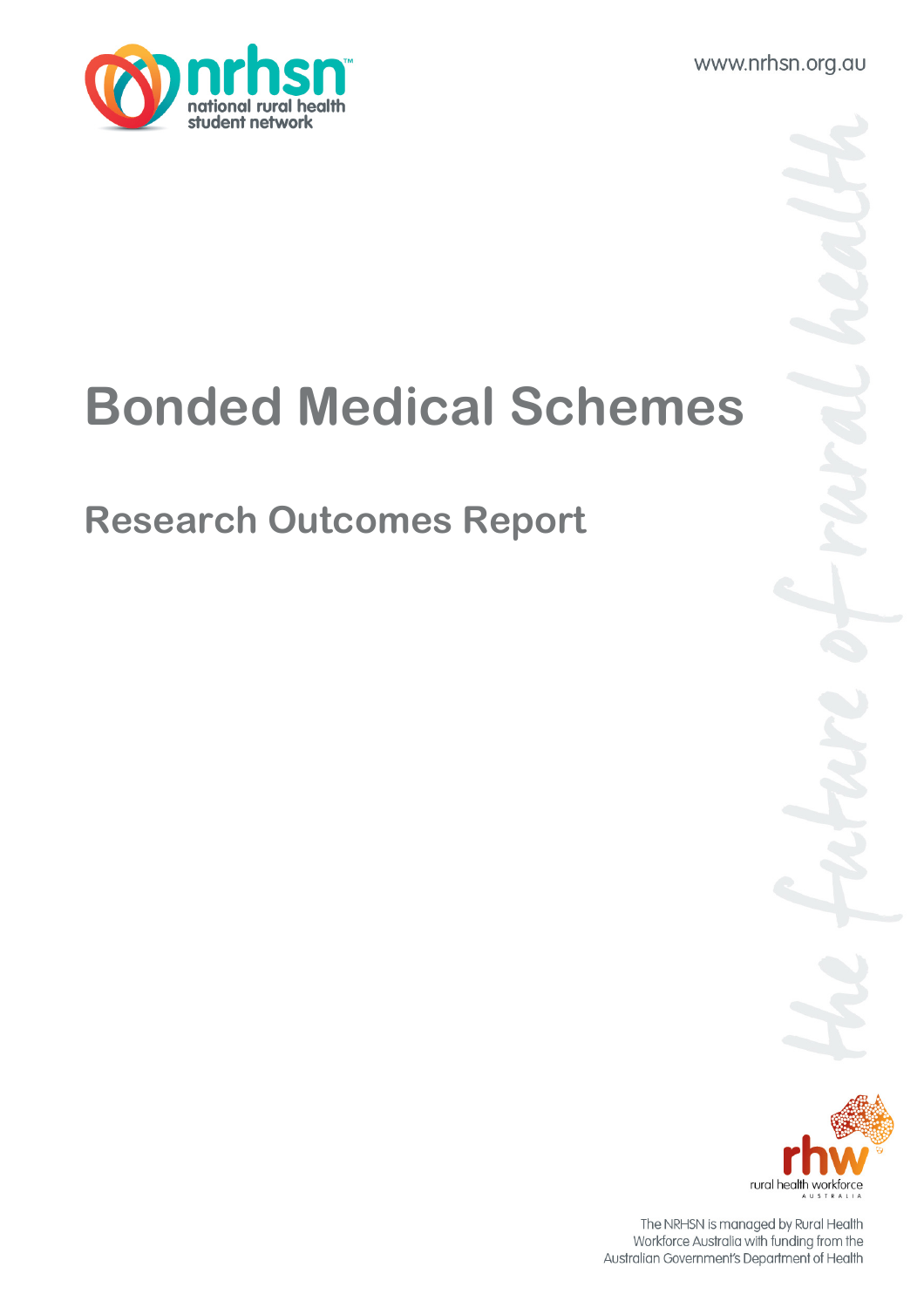

### **About us**

### National Rural Health Student Network

The National Rural Health Student Network (NRHSN) represents the future of rural health in Australia. It has more than 9,000 members who belong to 28 university Rural Health Clubs from all states and territories.

It is Australia's only multi-disciplinary student health network, bringing together people studying medicine, nursing and allied health, encouraging them to pursue rural health careers.

The NRHSN has two aims:

- $\triangleright$  to provide a voice for students who are interested in improving health outcomes for rural and remote Australians
- $\triangleright$  to promote rural health careers to students and encourage students who are interested in practising in rural health care.

The NRHSN and its Rural Health Clubs offer rural experience weekends, career information sessions and professional development activities as well as providing a social base for students at university and when on rural placement.

The student network leaders also advocate on behalf of health students of all disciplines - including opportunities for more rural placements and training support.

The NRHSN is managed by Rural Health Workforce Australia (RHWA) with funding from the Federal Department of Health.

## **Rural Health Workforce Australia**

Rural Health Workforce Australia is the national body for the seven states and territory Rural Workforce Agencies. Our notfor-profit Network is dedicated to making primary health care more accessible by attracting, recruiting and supporting health professionals needed in rural and remote communities. RHWA is also committed to the future workforce through our support of the National Rural Health Student Network.

#### Contact us

National Rural Health Student Network Suite 2, Level 5, 10 Queens Road Melbourne VIC 3004 03 9860 4700 info@nrhsn.org.au www.nrhsn.org.au



**MARHS** - Charles Sturt University, Albury, NSW including La Trobe University Wodonga campus

18 RHUUWS - University of Western Sydney, NSW

20 ROUSTAH - University of South Australia, SA 21 RUSTICA - University of Tasmania, TAS 22 SHARP - University of Wollongong, NSW

25 TROHPIQ - University of Queensland, QLD

28 WILDFIRE - Monash University, VIC

19 ROUNDS - Notre Dame University, Sydney campus, NSW

23 SPINRPHEX - Combined Universities of Western Australia, WA 24 StARRH - Charles Darwin University, NT including Flinders University, SA

26 WAALHIIBE - Combined Universities of Western Australia, WA 27 WARRIAHS - Charles Sturt University, Wagga Wagga, NSW

12 MIRAGE - University of Sydney, NSW 13 NERCHA - University of New England, NSW

14 NOMAD - Deakin University, VIC 15 OUTLOOK - University of Melbourne, VIC 16 RAHMS - University of New South Wales, NSW 17 RHINO - James Cook University, QLD

 $11$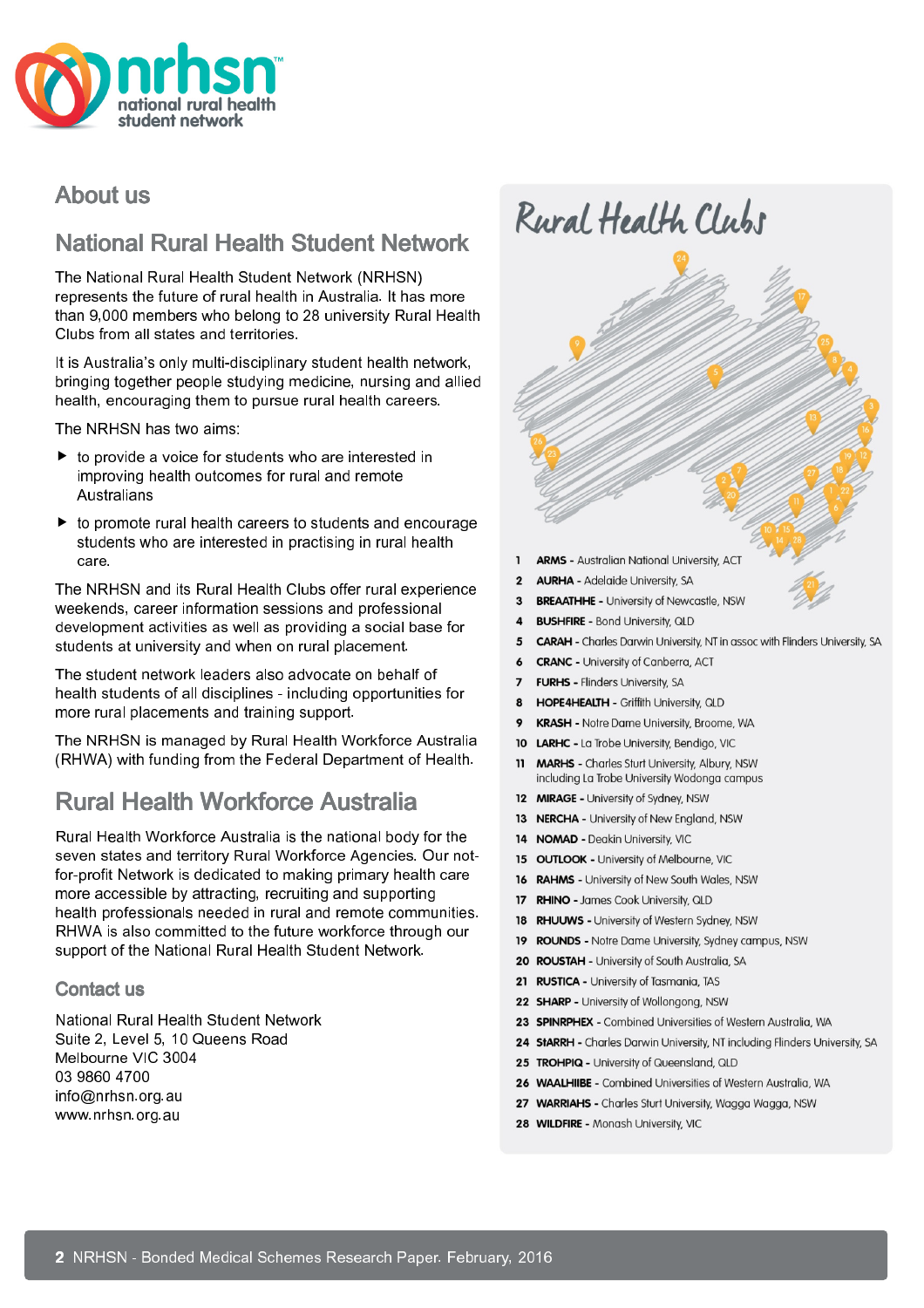

## **Table of contents**

| 1. |               | Introduction 5 |
|----|---------------|----------------|
|    | 1.1           |                |
|    | 1.2           |                |
|    | 13            |                |
|    | 14            |                |
|    | 15            |                |
|    |               |                |
|    |               |                |
|    |               |                |
|    | 4.1           |                |
|    | 4.2           |                |
|    | 43            |                |
|    | 44            |                |
|    | 45            |                |
|    | 46            |                |
|    | 5. Discussion | 13             |
|    | 5.1           |                |
|    | 52            |                |
|    | 53            |                |
|    | 54            |                |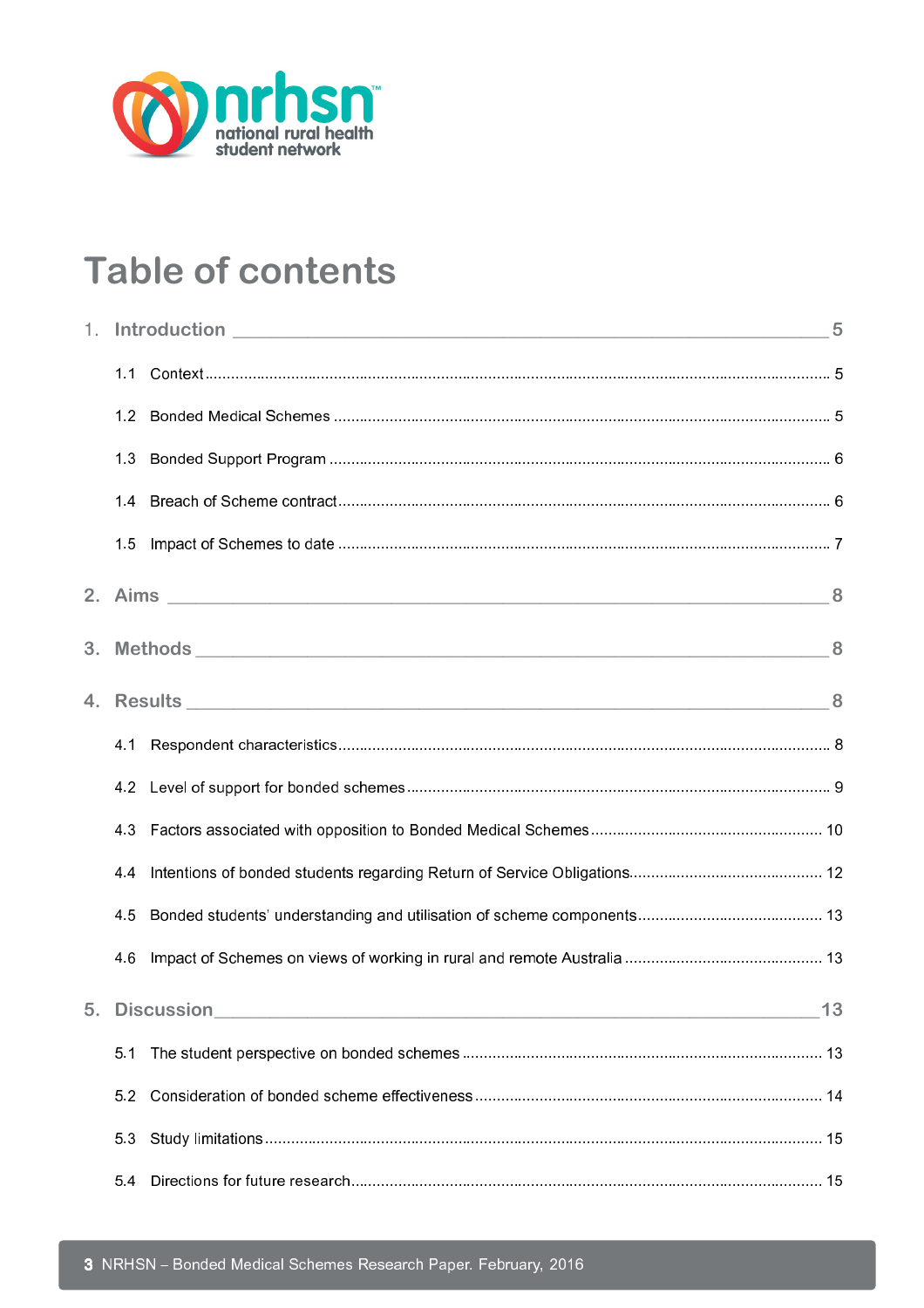

| <b>6. Conclusions</b> |  |
|-----------------------|--|
|                       |  |
| 7. References         |  |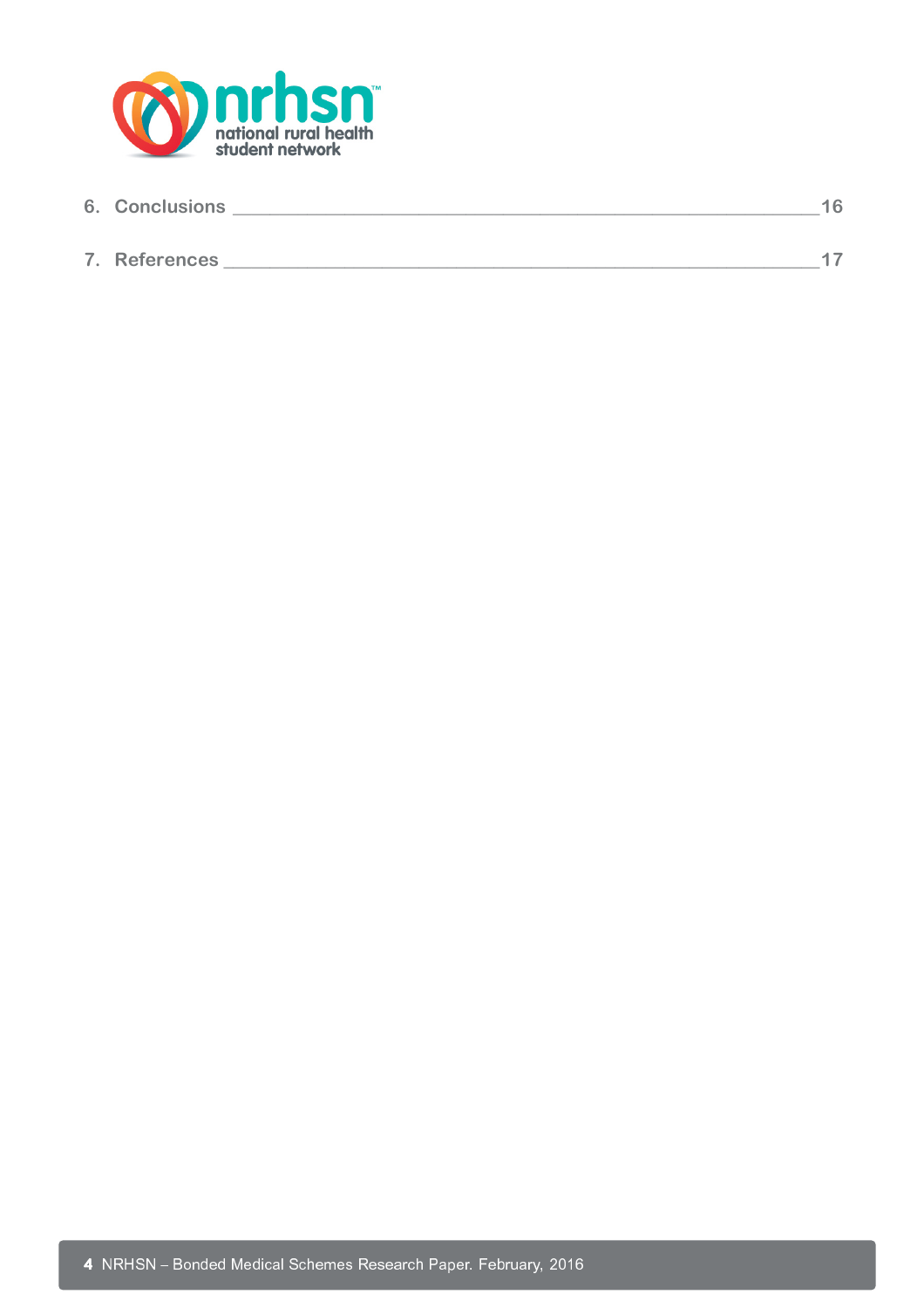

## 1. Introduction

#### 1.1 Context

Imbalances in the geographical distribution of health workers remain a challenge for many countries.[1] Around 50% of the world's population live outside of urban centres; however less than 25% of doctors and 40% of nursing and other health workers service these areas.[2] Within Australia, issues regarding health workforce maldistribution hinder equitable access to health services for Australians living in rural and remote locations.[4]

Poorer access to quality healthcare providers has been cited as one of the primary causes of health inequity and poorer health outcomes.[5] In Australia, for example:

- $\blacktriangleright$  life expectancy is up to 7 years less in rural and remote areas than in cities;[6]
- $\triangleright$  survival rates of Australians diagnosed with cancer decrease with increased rurality;[7] and
- $\triangleright$  suicide rates in rural and remote areas are significantly higher than in cities.[7]

#### 1.2 Bonded Medical Schemes

A number of policy initiatives [8] have been implemented by the Australian government to address this geographical imbalance in the health workforce, including the establishment of the Bonded Medical Places (BMP) [9] and Medical Rural Bonded Scholarship (MRBS) [10] schemes. The BMP and MRBS schemes commenced in 2004 and 2001 respectively; with the intention of increasing the number of medical practitioners working in Districts of Workforce Shortage (DWS) and regional, rural and remote areas.

From 2016, the BMP will provide 800 Commonwealth Supported Places (CSPs) for medicine; with participants contractually agreeing to complete a 12 month Return of Service Obligation (RSO) in a DWS or Modified Monash Model (MMM) 4-7 location at some time between internship (or Postgraduate Year 1) and 5 years after attainment of specialist fellowship (or vocational registration). Prior to 2016, the BMP provided 700 CSPs per year attached to an RSO in a DWS with a duration equivalent to the length of the participant's medical degree; with this RSO taking effect after obtaining specialisation (although up to half can be undertaken during prevocational or vocational training).

As of 2016, the MRBS scheme is closed to new applicants but has previously provided 100 CSPs per year for medicine. MRBS participants receive a scholarship of approximately \$26,000 per annum, in exchange for completing a continuous 6 year RSO in an RA 2-5 area after obtaining fellowship. Tables 1 and 2 provide a full summary of the BMP and MRBS schemes and the changes announced in the 2015-16 Federal budget.

| <b>MRBS</b> components   | 2001-2015 Contracts                               | 2016+ Contracts             |
|--------------------------|---------------------------------------------------|-----------------------------|
| Number of places         | 100 CSPs/year                                     | MRBS closed to new entrants |
| <b>RSO</b> location      | In chosen RA 2-5                                  |                             |
| <b>RSO duration</b>      | 6 continuous years, subject to scaling            |                             |
| <b>RSO timing</b>        | Start $\leq$ 12 months after obtaining fellowship |                             |
| <b>Financial support</b> | >\$26000 per annum, indexed annually              |                             |

Table 1: Comparison of MRBS scheme contracts prior to 2015 and from 2016 onwards [10,11]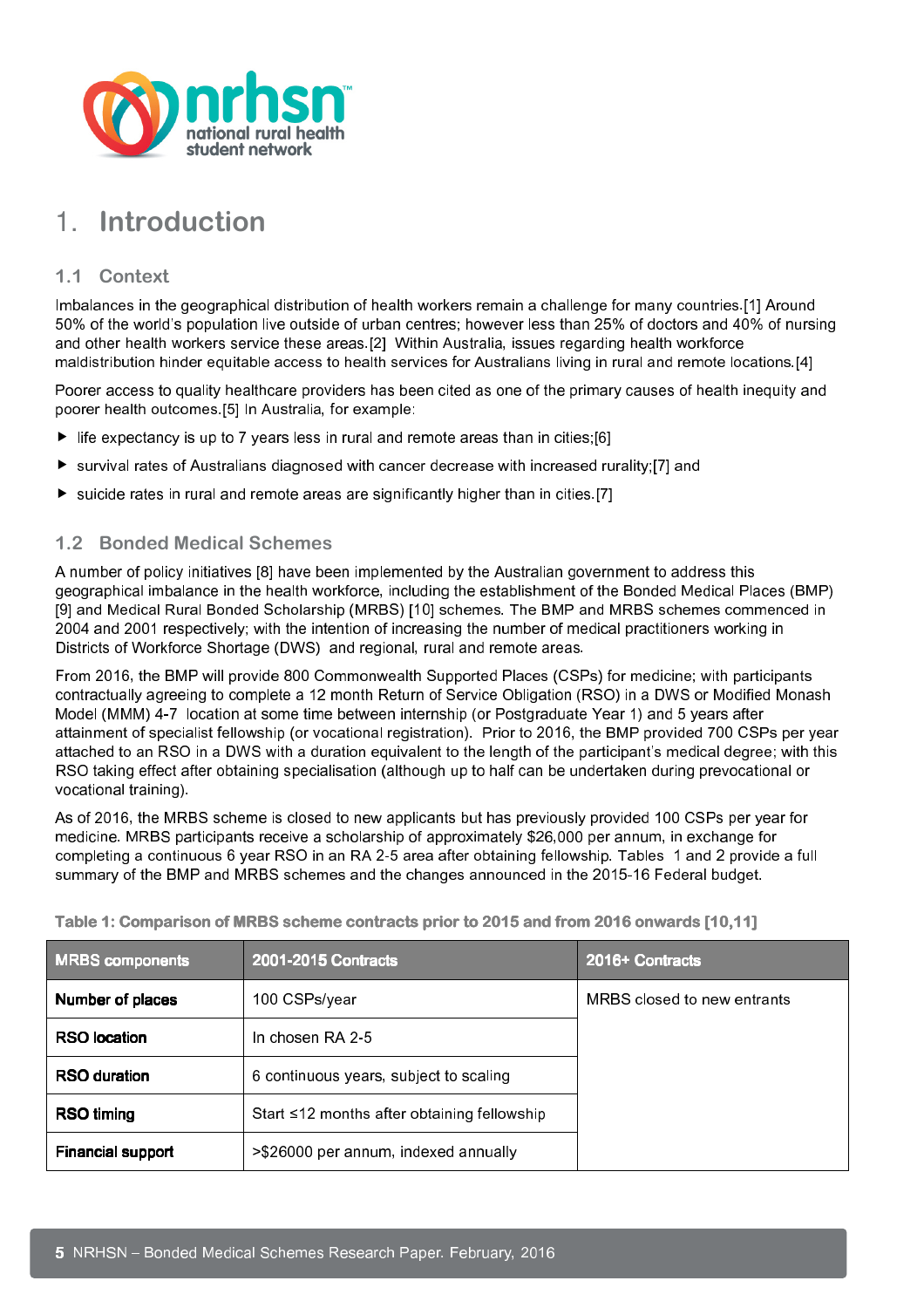

Table 2: Comparison of BMP scheme contracts prior to 2015 and from 2016 onwards [12,13]

| <b>BMP</b> components    | 2004-2015 Contracts                                                                                                             | 2016+ Contracts                                                                              |  |
|--------------------------|---------------------------------------------------------------------------------------------------------------------------------|----------------------------------------------------------------------------------------------|--|
| <b>Number of places</b>  | Up to 700 CSPs/year (25% of all CSPs)                                                                                           | 800 CSPs/year (28.5% of all CSPs)                                                            |  |
| <b>RSO</b> location      | In chosen DWS or previously RA 2-5                                                                                              | Prior to commencing vocational training.<br><b>MMM 2-7</b>                                   |  |
|                          |                                                                                                                                 | After commencing vocational training: in<br>chosen DWS (except inner metro) or<br>MMM 4-7    |  |
| <b>RSO duration</b>      | Equal to length of degree, subject to<br>scaling                                                                                | 12 months full-time in $\geq$ 12 week blocks,<br>without opportunity for scaling             |  |
| RSO timing               | Start $\leq$ 12 months after obtaining<br>fellowship, although up to half can be<br>during prevocational or vocational training | Complete between start of internship and<br>5 years after obtaining fellowship,<br>inclusive |  |
| <b>Financial support</b> | Nil                                                                                                                             | Nil                                                                                          |  |

#### 1.3 Bonded Support Program

Between 2007 and 2015, both BMP and MRBS participants were eligible to join the Bonded Support Program (BSP), administered by the Australian College of Rural and Remote Medicine (ACRRM) on behalf of the Department of Health (DoH).[14] The BSP provided:

- $\blacktriangleright$  networking and careers events;
- educational support including online medical education modules; and
- $\blacktriangleright$  financial support to attend conferences.

Funding for the BSP ceased as of 30 June 2015.[14]

#### 1.4 Breach of Scheme contract

The following provisions are set out if participants breach their BMP or MRBS contract and thus withdraw from the scheme [11,12]:

- If the participant withdraws before completing their medical studies, they will forfeit their medical school place and either be prevented from studying as a CSP student in a medical course for 5 years or else be required to repay the scholarship amount paid to them in the case of the MRBS or Commonwealth Contribution Amount paid to the university in the case of the BMP.
- If the participant withdraws after obtaining registration as a medical practitioner, they will be required to repay the scholarship amount paid to them in the case of the MRBS or Commonwealth Contribution Amount paid to the university in the case of the BMP, less any amount calculated from time already completed towards their RSO.
- In the case of the MRBS, the amount repayable is halved if the participant is deemed to be a Country-resident Medical Student (i.e. if they spent 5 out of the 12 years preceding their entry to medicine living in a rural or remote area).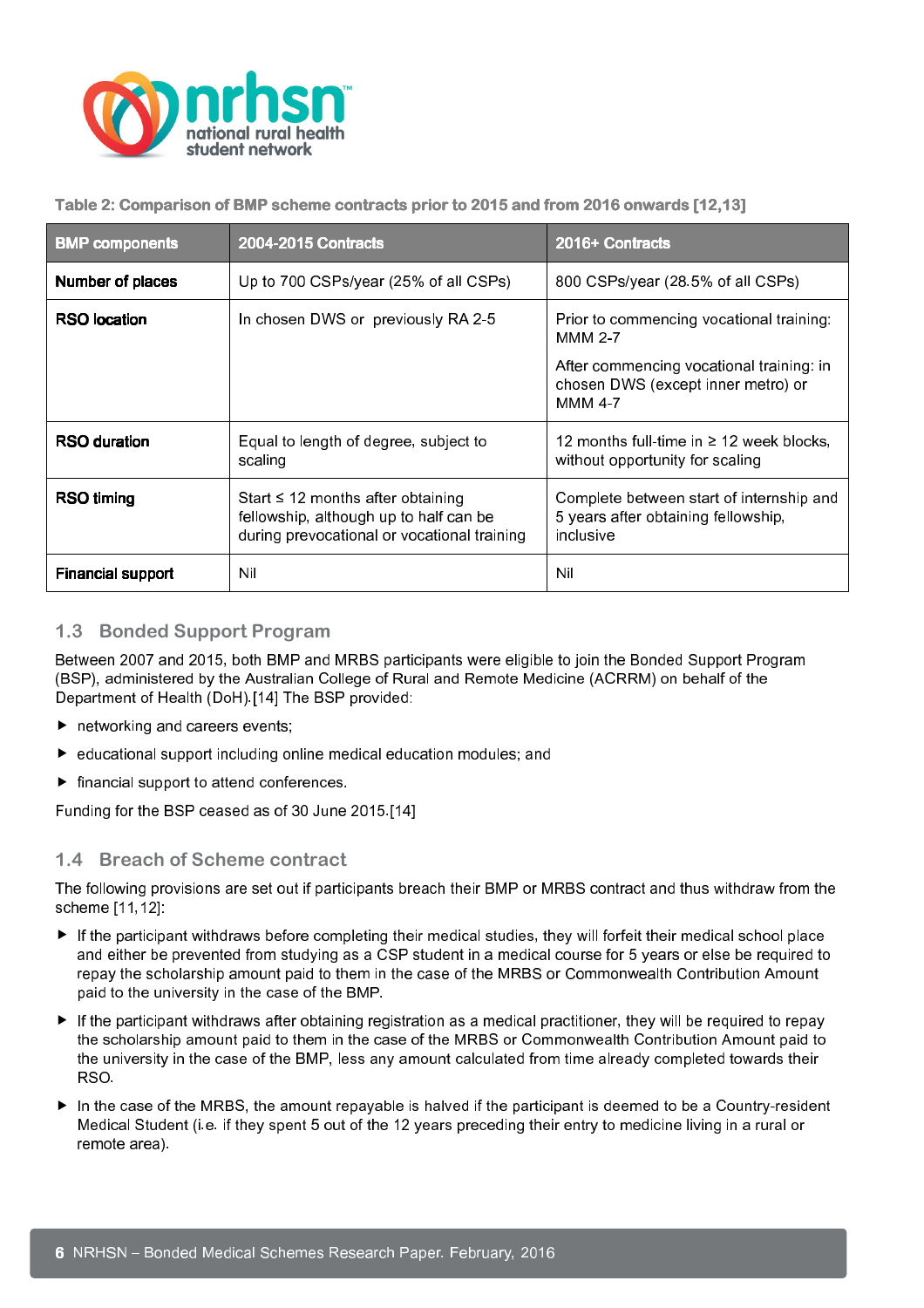

 In the case of the MRBS, participants who breach their contracts will have their Medicare provider number restricted, making them unable to claim any Medicare benefits for a period of 12 years.

#### 1.5 Impact of Schemes to date

In Australia there is a significant time period between commencing medical studies and obtaining fellowship of a specialist college. Subsequently, only a relatively small percentage of BMP and MRBS participants have to date reached the point where they can commence their RSO.[3] This makes evaluation of the schemes in terms of their effectiveness in addressing rural health workforce maldistribution difficult at this time. Some authors and organisations have cited data regarding the number of participants who have breached their contracts as evidence of the schemes' failure [8,15], yet these numbers constitute only 5% of the total number of participants (Figure 1).[3]



completing their undergraduate degree

Figure 1: Outcomes for MRBS and BMP scheme participants as at 11th May 2015 [3]

Criticism has been directed at the BMP and MRBS schemes based on anecdotal reports that students are unhappy with the schemes and that large numbers of participants are intending to withdraw from the schemes.[8] Despite these claims and the relatively high level of investment in these schemes, a literature review revealed no formal research on students' attitudes or intentions regarding the BMP or MRBS schemes. Literature on overseas compulsory service schemes is similarly lacking, with only one South African article from 1991 mentioning the impact of a proposed, universal compulsory rural community service requirement on students' intentions to emigrate.[16]

The deficiency of such research is particularly relevant in light of the 2015 announcement that a 12 month RSO will be attached to four existing Australian scholarships under the Health Workforce Scholarship Programme (HWSP), including two scholarships available to nursing, allied health and diagnostic imaging students.[3] In light of these criticisms, the recent scheme changes and the dearth of published research, the National Rural Health Student Network (NRHSN) felt it important to survey their membership regarding attitudes towards the BMP and MRBS schemes and bonded undergraduate university places more broadly.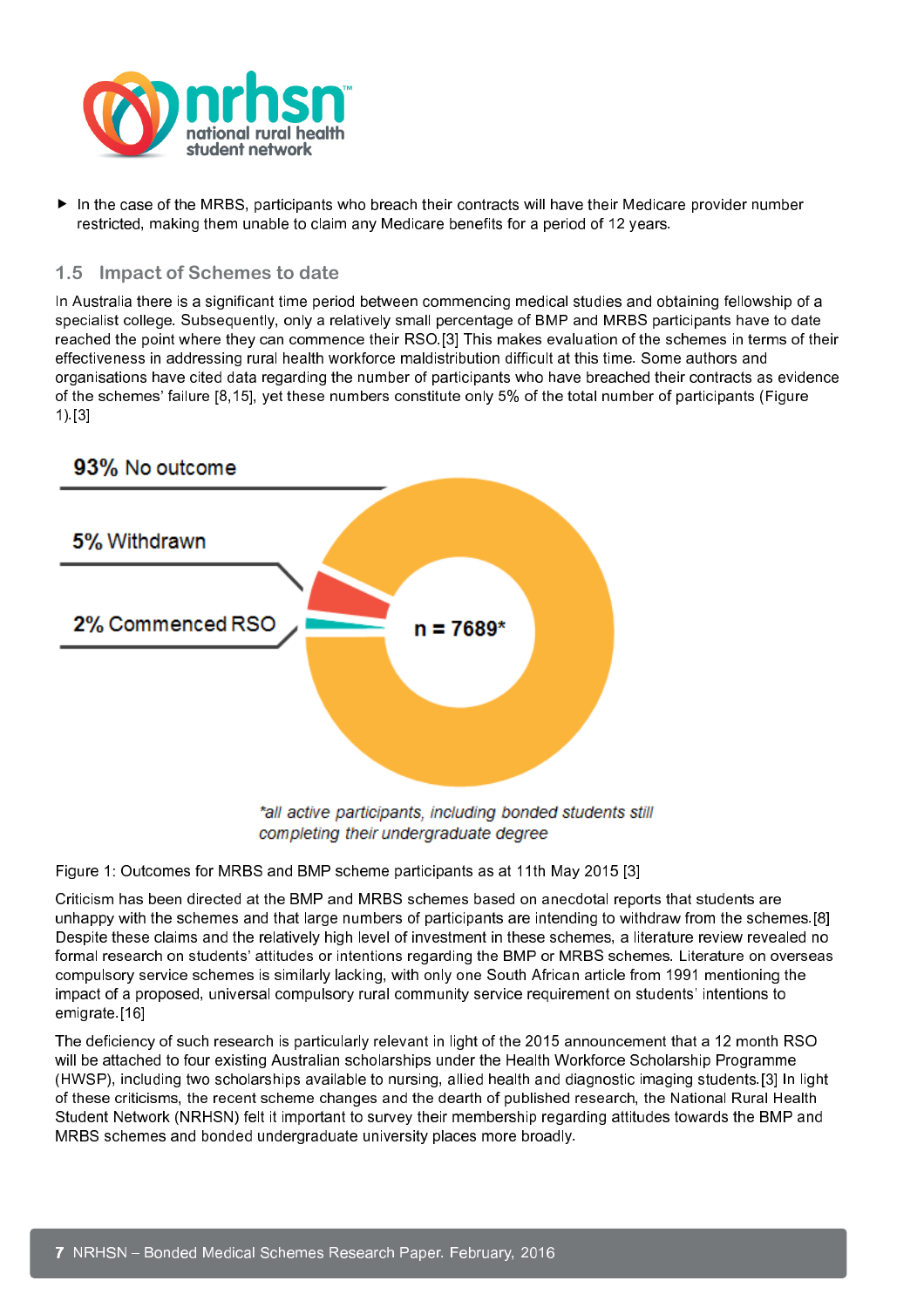

## 2. Aims

The purpose of this research was to assess the views of multidisciplinary student members of the NRHSN towards the BMP and MRBS schemes and the option of introducing similar bonded schemes for nursing and allied health students. For those students who are participants under the schemes, this study further aimed to assess intentions with regards to their contractual obligations under the schemes. The findings from this research will enable the NRHSN to reflect the views of its membership in advocacy, policy submissions and stakeholder engagement activities.

## 3. Methods

A cross-sectional study of the NRHSN's membership using an online survey was undertaken. NRHSN members who were currently studying a recognised health degree in Australia were eligible for inclusion. A total of 9,957 members were sent an invite, with 564 of these returned as an invalid email address, yielding a valid sample of 9,393.

The online survey was developed through consultation between the NRHSN's national Executive Committee and Rural Health Workforce Australia. The survey instrument is appended as Attachment A.

NRHSN members were invited to complete the survey via email. No incentives were provided for completing the survey, participation was voluntary and no identifying respondent information was collected. Participants were required to read a Participant Information Statement (Attachment B) and a Participant Consent Form (Attachment C) prior to proceeding to the survey.

Levels of support of the BMP and MRBS schemes were compared between medicine and non-medicine students, bonded (BMP or MRBS) and non-bonded medicine students, and BMP and MRBS students using chi-squared analysis. Intentions regarding bonded students' RSOs were compared between BMP and MRBS students using chi-squared analysis. Factors affecting levels of support for the schemes amongst bonded students were explored using a multiple logistic regression model. Discrete variables were dummy-coded for inclusion (with 1 denoting the presence of a factor and 0 denoting its absence). Cofactors included in the multiple logistic regression model were those which met an alpha-to-include p-value of 0.15 on individual regression analysis.[17]

## 4. Results

#### 4.1 Respondent characteristics

A total of 890 valid responses were received, comprising 307 bonded (BMP or MRBS) medical students, 316 nonbonded medical students and 267 non-medicine health students (Table 3). The median age group was 21-25 for all student groups, and the median year of study was 3. There was a higher percentage of female students amongst the non-medicine group (85%) than the non-bonded medicine and bonded medicine groups (72% and 66% respectively). Over half of respondents in all groups were regarded as being from a rural background, defined as having lived in a regional, rural or remote area for 5 or more years (53% of non-bonded medical students, 59% of non-medicine students and 63% of bonded medical students). Given that only 29% of the broader Australian population live outside of Major Cities [18], this highlights the significantly greater proportion of NRHSN members from a non-urban background.

#### Table 3: Respondent characteristics

|   | <b>AH/dentistry/</b><br>nursing/midwifery | Bonded medicine | Non-bonded medicine |
|---|-------------------------------------------|-----------------|---------------------|
| n | 267                                       | 307             | 316                 |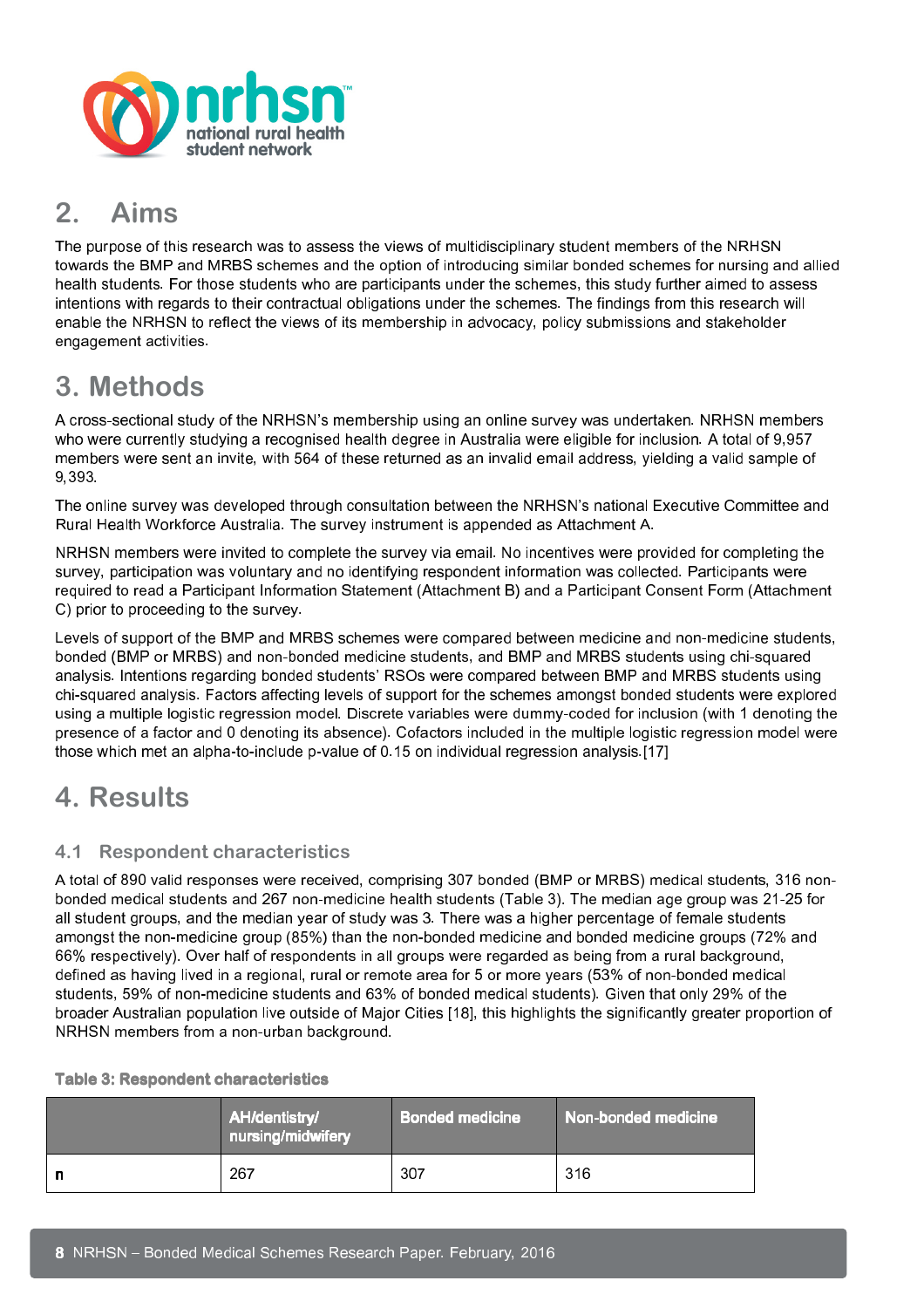

| Age (median)           | $21 - 25$       | $21 - 25$       | $21 - 25$       |
|------------------------|-----------------|-----------------|-----------------|
| Gender                 |                 |                 |                 |
| <b>Male</b>            | 39 [15%]        | 105 [34%]       | 89 [28%]        |
| Female                 | 225 [85%]       | 201 [66%]       | 224 [72%]       |
| Year of study (median) | 3 <sup>rd</sup> | 3 <sup>rd</sup> | 3 <sup>rd</sup> |
| Rural background*      | 141 [59%]       | 192 [63%]       | 166 [53%]       |

#### 4.2 Level of support for bonded schemes

Amongst all survey respondents, 66% were supportive of the BMP and MRBS schemes as means of addressing shortages in areas of Australia experiencing insufficient doctor numbers, with 14% opposed to the schemes (20% undecided).

Chi-squared tests were used to compare rates of support and opposition to the BMP and MRBS schemes between student groups (Figure 2). BMP medical students were significantly more likely to be opposed to the BMP/MRBS schemes than MRBS medical students (24% vs. 3% respectively; p<0.001). Levels of support for and opposition to the schemes were not significantly different between bonded medical students and non-bonded medical students (p=0.756).

When asked whether they would support the implementation of bonded schemes similar to the BMP/MRBS for their own degrees, non-medicine students were significantly less likely to be opposed than medicine students were regarding the then current BMP and MRBS schemes (1% vs. 18% respectively; p<0.001).

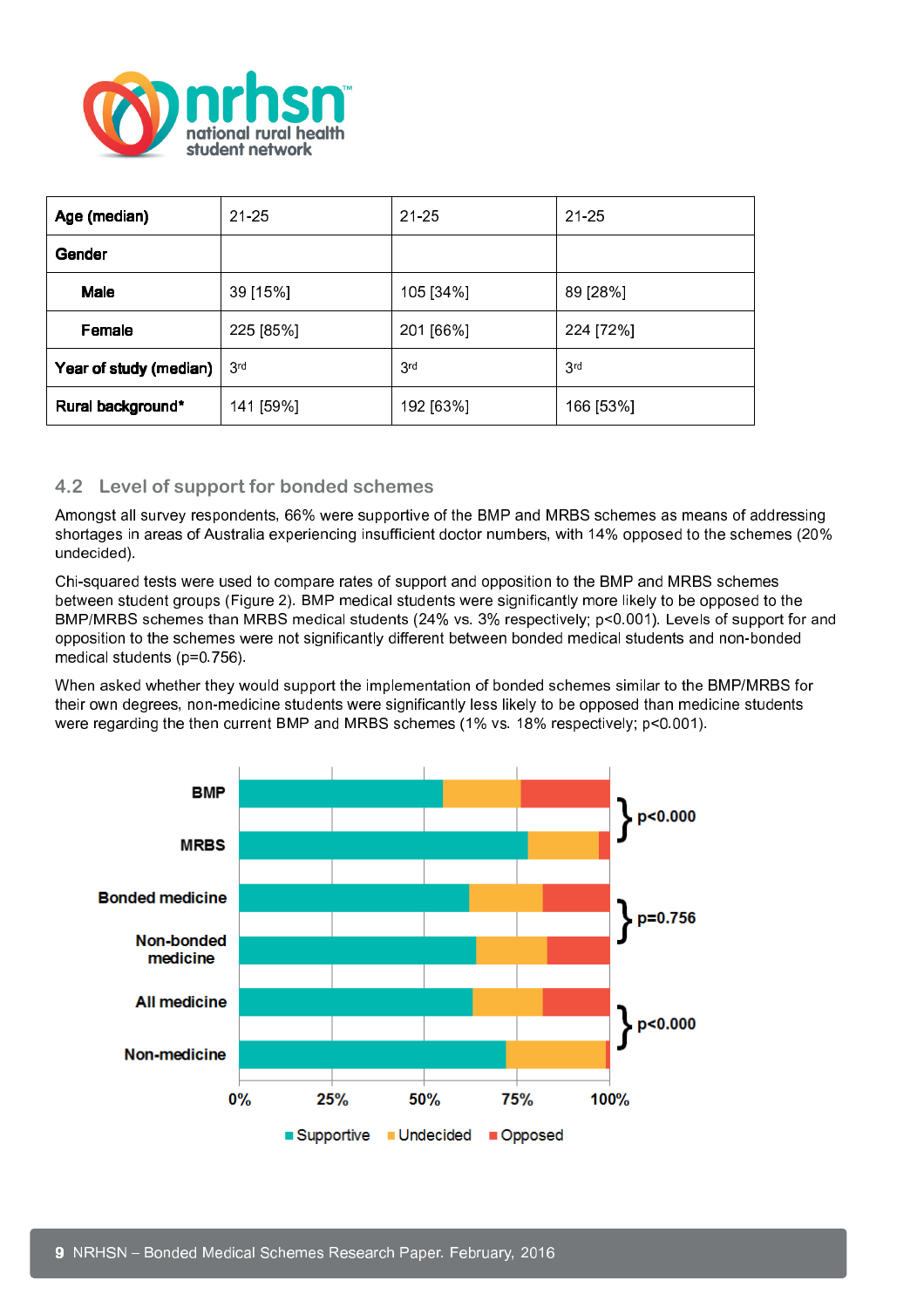

Figure 2: Rates of support and opposition for bonded schemes. Medical students were asked for their position in regards to the BMP and MRBS schemes. Non-medicine students were asked whether they would support similar bonded schemes for health degrees other than medicine. P-values obtained from chi-squared analysis.

#### 4.3 Factors associated with opposition to Bonded Medical Schemes

Multiple logistic regression analysis was used to explore the factors affecting bonded medical students' opposition to the BMP and MRBS schemes, taking into account interactions between factors (Table 4).

Female bonded medical students were marginally less likely to oppose the MRBS/BMP schemes than their male counterparts, with an odds ratio of 0.53 (95% CI 0.28-1.00; p=0.049). Estimated marginal means for the percentage of students opposed to the schemes were 10% for female students and 17% for male students.

Medical students under the BMP scheme were significantly more likely than students under the MRBS scheme to be opposed to the MRBS/BMP schemes, with an odds ratio of 6.05 (95% CI 1.91-19.19; p=0.002). Estimated marginal means for the percentage of students opposed to the schemes were 6% for MRBS students and 27% for BMP students.

Medical students who were not planning to work in rural or remote Australia after completing their studies if they had not received a bonded place were significantly more likely to be opposed to the BMP/MRBS schemes than students who were planning this, with an odds ratio of 3.75 (95% CI 1.59-8.85; p=0.005). In other words, there is higher opposition to bonded schemes amongst bonded students who were not planning to work rurally unless they received a bonded place.

Estimated marginal means for the percentage of students opposed to the schemes were 9% for students who were planning or not sure if they were planning to work in these areas for at least 6 months and 27% for students who were not planning to work in these areas for at least 6 months.

| Predictor                                | <b>B</b> [SE]  | <b>Odds ratio</b><br>[95% CI] | <b>Wald Chi-</b><br><b>Square</b> | $\mathsf{p}$<br>value | <b>Estimated</b><br>opposed<br>(%) |
|------------------------------------------|----------------|-------------------------------|-----------------------------------|-----------------------|------------------------------------|
| Gender                                   |                |                               |                                   |                       |                                    |
| <b>Female</b>                            | $-0.64$ [0.33] | $0.53$ [0.28 - 1.00]          | 386                               | 0.049                 | 10                                 |
| <b>Male</b>                              |                |                               |                                   |                       | 17                                 |
| Type of bonded position                  |                |                               |                                   |                       |                                    |
| <b>BMP</b>                               | 1.80 [0.59]    | $6.05$ [1.91 - 19.19]         | 9 3 5                             | 0.002                 | 27                                 |
| <b>MRBS</b>                              |                |                               |                                   |                       | 6                                  |
| Planned to work rurally if not<br>bonded |                |                               |                                   |                       |                                    |
| Unsure/can't say                         | $-0.01$ [0.43] | $0.99$ [0.43 - 2.29]          | 0.01                              | 0.923                 | 9                                  |

Table 4: Multiple logistic regression analysis for variables predicting the percentage of bonded medical students opposed to the BMP and MRBS schemes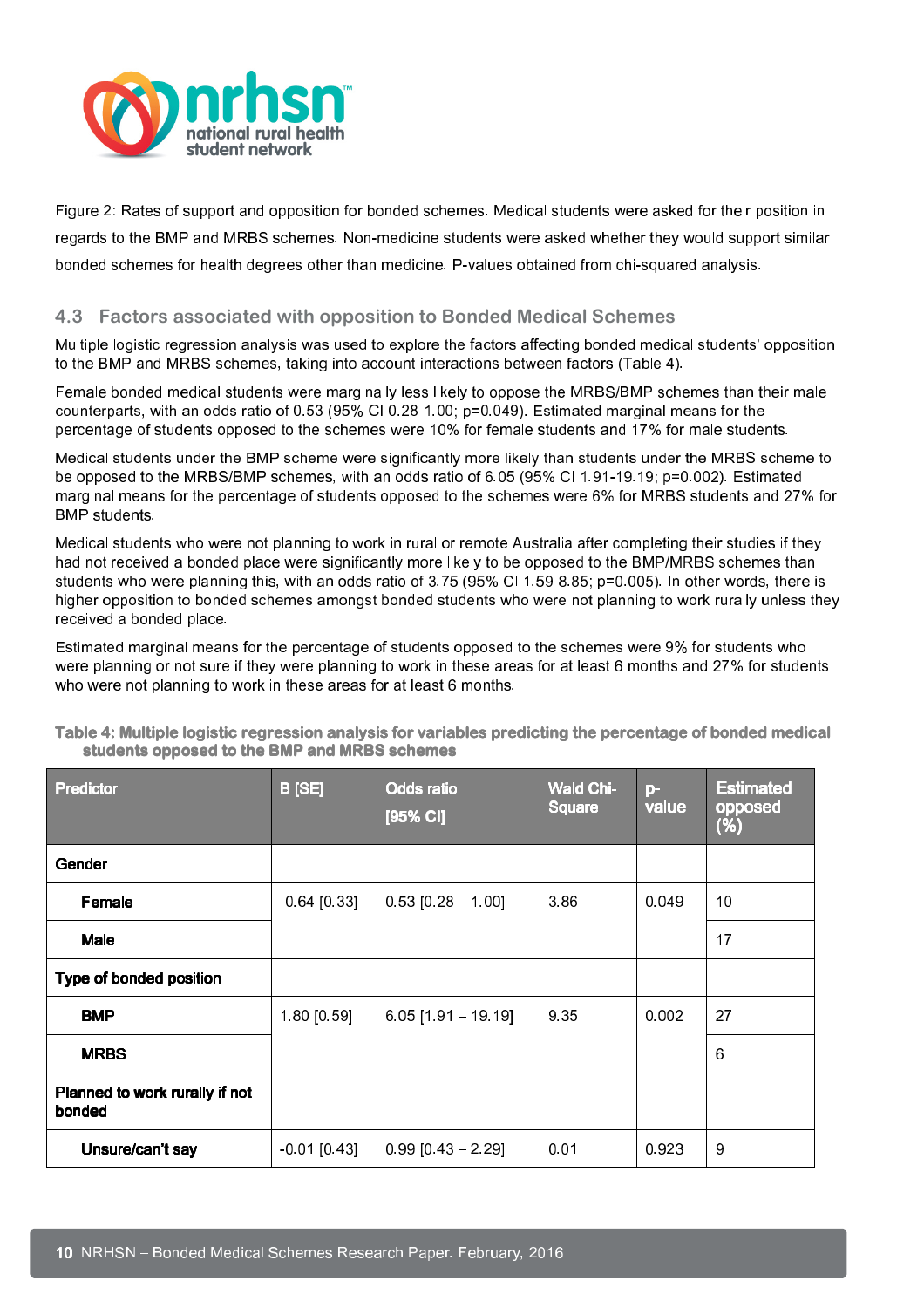

| No                                                       | 1 32 [0.44]    | $3.75$ [1.59 - 8.85] | 10.51 | 0.005 | 27                       |
|----------------------------------------------------------|----------------|----------------------|-------|-------|--------------------------|
| <b>Yes</b>                                               | 0              |                      |       |       | 9                        |
| <b>Utilised any BSP resources</b>                        |                |                      |       |       |                          |
| No                                                       | $0.47$ [0.35]  | $1.59$ [0.80 - 3.18] | 1.74  | 0.187 | 16                       |
| <b>Yes</b>                                               |                |                      |       |       | 11                       |
| Year of study                                            | $0.29$ [0.12]  | $1.33$ [1.06 - 1.67] | 6.04  | 0.014 | $\overline{\phantom{0}}$ |
| Years living rural/remote                                | $-0.01$ [0.08] | $0.97$ [0.83 - 1.15] | 0.11  | 0.746 | $\overline{\phantom{0}}$ |
| Model fit: Chi-square = 48.98; df = 7; p-value < $0.001$ |                |                      |       |       |                          |
| % opposed to BMP/MRBS schemes = 18.4                     |                |                      |       |       |                          |

Note: The dependant variable is whether or not the students opposed to the BMP and MRBS schemes as a means of addressing shortages in areas of Australia experiencing insufficient doctor numbers coded as  $1 = not$  opposed to the schemes and  $2 =$  opposed to the schemes. 'Male' is the reference category for 'gender'. 'MRBS' is the reference category for 'type of bonded position'. 'Yes' is the reference category for 'planned to work rurally if not bonded'. 'Yes' is the reference category for 'utilised any BSP resources'. 'Year of study' and 'years living rural/remote' are continuous. Variables included in the model were those that met a 0.15 significance level on individual regression analysis.

Bonded medical students in higher years of university study were significantly more likely to be opposed to the MRBS/BMP schemes than students in lower years, with an odds ratio of 1.33 for every unit increase in year (95% CI 1.06-1.67; p=0.014). The estimated marginal means for the percentage of students opposed to the schemes for each year of study are shown in Figure 3. This demonstrates a clear increase in the percentage of opposed students over time from 6% in year 1 to over 30% by year 6 and above.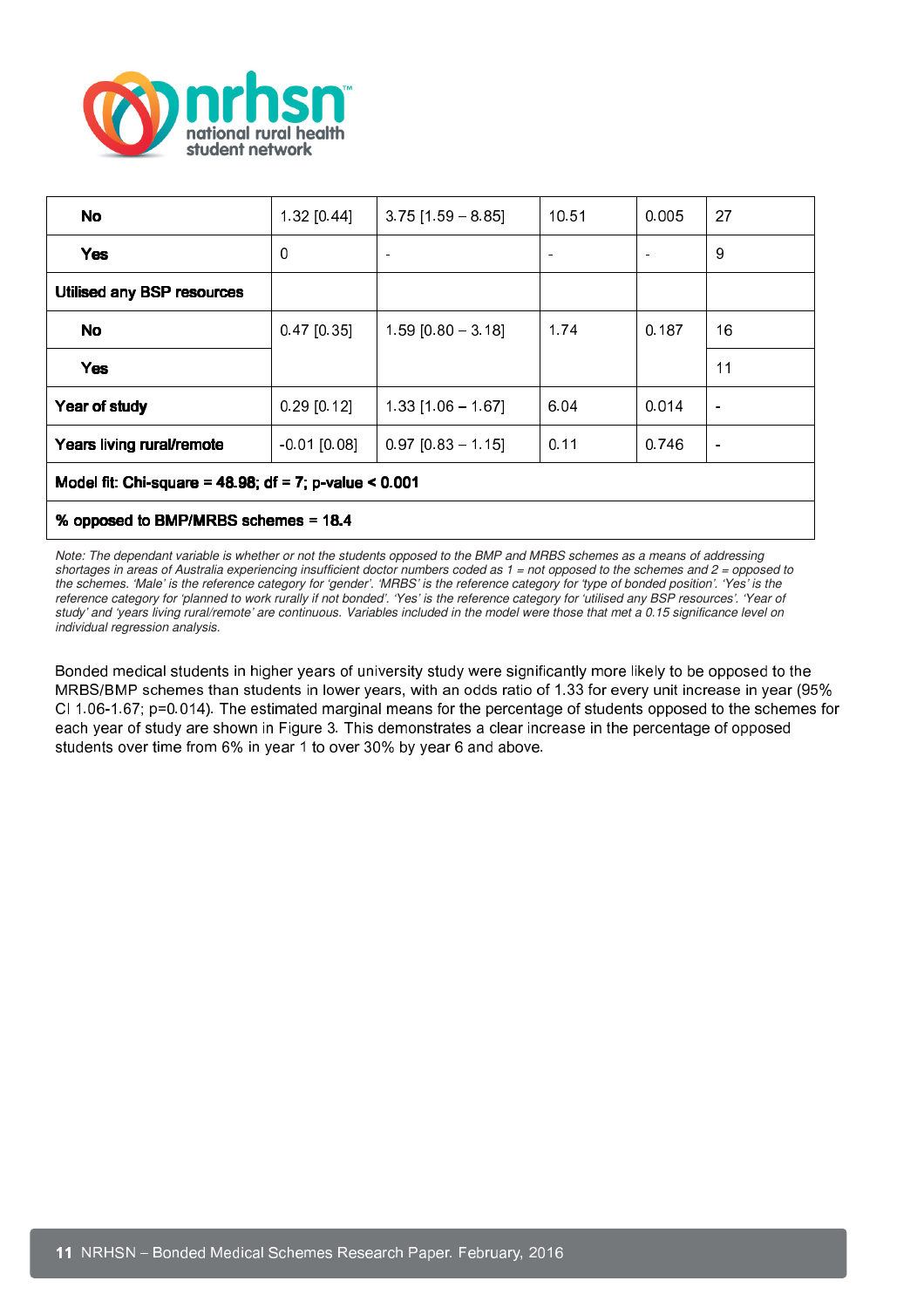



Figure 3: Percentage of bonded medical students opposing the Bonded Medical Place (BMP) and Medical Rural Bonded Scholarship (MRBS) schemes by year of university study (percentages are confounder-corrected estimated marginal means from multiple logistic regression analysis)

#### 4.4 Intentions of bonded students regarding Return of Service Obligations

Most bonded medical students (82%) indicated they would be likely to fulfil their return of service obligations (RSO); with only 8% indicating they would be unlikely to do so (10% undecided, Figure 4).

BMP students were significantly more likely to indicate an intention not to fulfil their RSO when compared with MRBS students (11% vs. 2% respectively; p=0.004).



Figure 4: Intentions of bonded students regarding their Return of Service Obligations (RSO)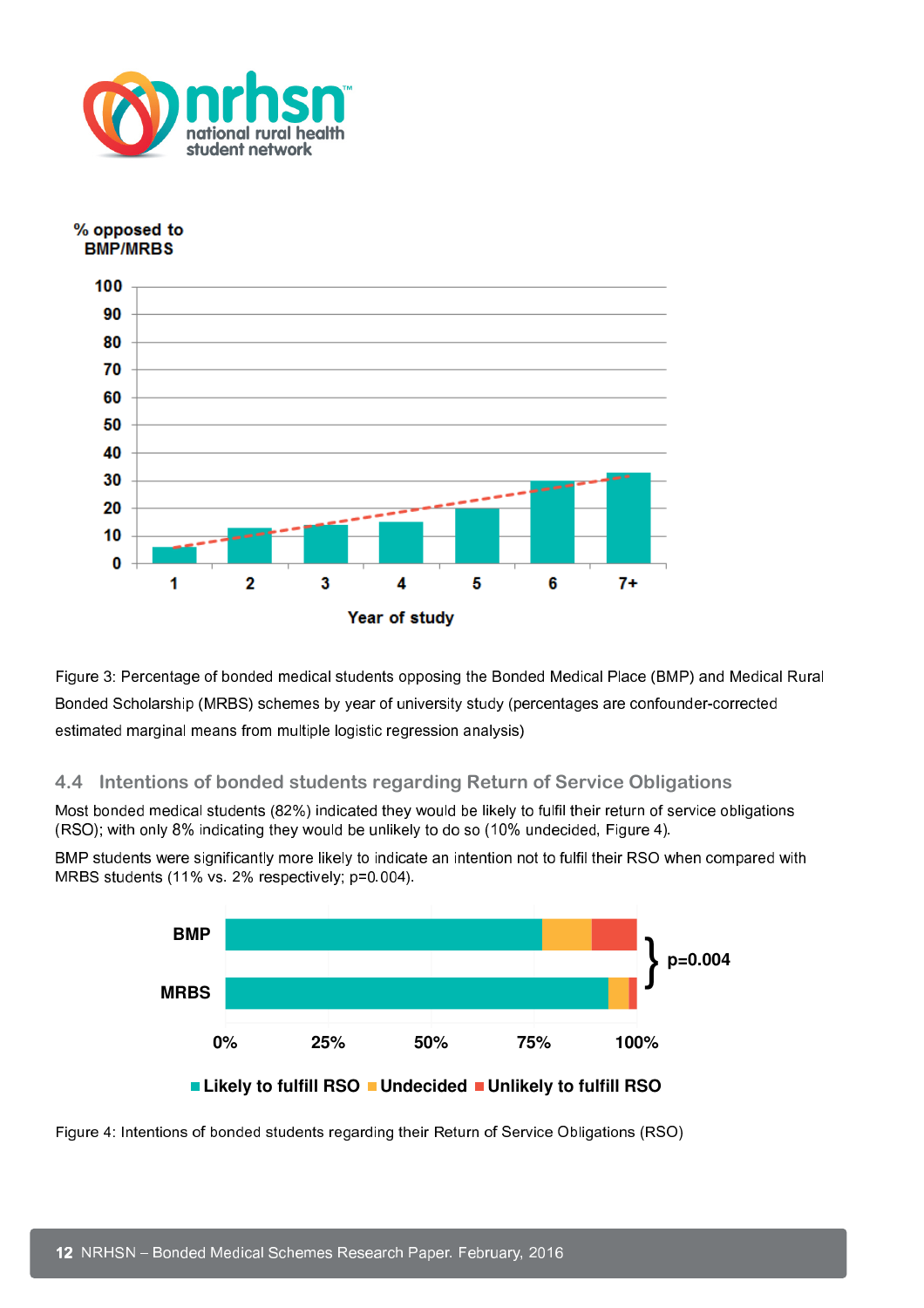

#### 4.5 Bonded students' understanding and utilisation of scheme components

The vast majority of bonded students (93%) indicated they were aware of the RSO attached to the BMP and MRBS schemes when they applied for medicine. By the time they signed their contract this figure rose to 99% of bonded students being aware of the RSO.

Regarding the now ceased Bonded Support Program (BSP), 69% of bonded students indicated that they had accessed at least one resource provided by the BSP. The most commonly accessed BSP resources were networking dinners (49% of bonded students), followed by the BSP newsletter (44%), Rural and Remote Medical Education Online (RRMEO) resources (31%), funding to attend conferences (19%), online seminars (11%) and careers events (11%).

#### 4.6 Impact of Schemes on views of working in rural and remote Australia

One quarter of bonded students (26%) indicated that the bonded programs had had a positive impact on their views of working in a regional, rural or remote location; with 8% indicating that the programs had had a negative impact on the same (with the balance claiming the bonded program had not changed their views of working in rural or remote Australia).

## 5. Discussion

#### 5.1 The student perspective on bonded schemes

Overall this research highlights that NRHSN members broadly support bonded schemes, both in the forms of the BMP and MRBS and in the capacity of bonded programs for non-medicine health degrees. Importantly there was no significant difference in support between bonded and non-bonded medical students, suggesting that opinions were not influenced by being personally affected by the schemes.

We found that MRBS students were significantly more likely to support bonded schemes than BMP students. This suggests that the support offered by the MRBS, in this case financial, had a positive impact on students' perceptions of the schemes.

In our sample, bonded students who indicated they would have worked rurally regardless of their bonded status had lower rates of opposition to the schemes than those who would not have worked rurally if not for bonding. This seems to indicate that a percentage of students have negative feelings towards bonded schemes because their contracts are requiring them to work in areas they would not have otherwise intended to work. While the goals of bonded schemes inevitably include increasing the number of health professionals working in rural areas who would not have otherwise done so, support strategies need to be explored to ensure that the schemes and the prospect of working rurally are seen as having a positive contribution to the careers and lives of all participants.

Attitudes towards bonded schemes appear to change over time; with a significant trend of decreasing support amongst bonded students as year of study increases. This indicates that students change their opinions as their careers progress and lifestyle circumstances change. If bonded schemes are to continue, it is therefore important that support, marketing and career guidance strategies are put into place which foster positive experiences, learning opportunities and perceptions and thus guard students from becoming disillusioned with the schemes over time.

The vast majority of bonded NRHSN members indicate they are likely to fulfil their RSO, which is in opposition to previous anecdotal reports that large numbers of students were intending to 'buy their way out' of the schemes.[8] Further, virtually all bonded students claim to have been aware of these RSO requirements when signing their contract at the start of their degree.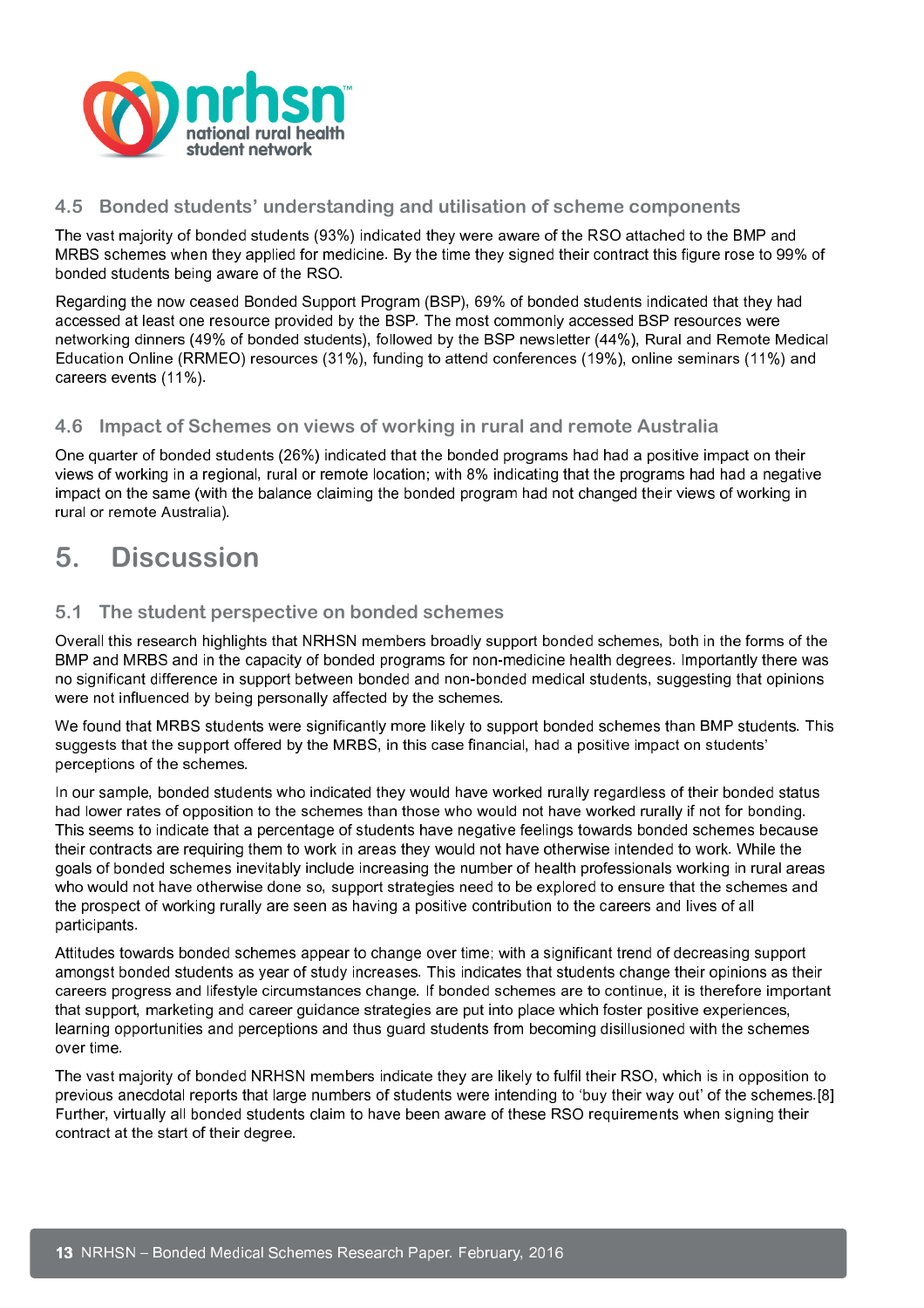

#### 5.2 Consideration of bonded scheme effectiveness

While the focus of this study was to assess NRHSN student perceptions and intentions regarding bonded schemes, a discussion of schemes is incomplete without consideration of whether they are likely to be effective in reducing health workforce maldistribution in Australia. As discussed earlier, Australian outcomes data is inconclusive at this point in time; and no formal research into Australian bonded programs has been undertaken. There is therefore a need to look at research into bonded programs in other countries.

A review of the literature revealed 7 systematic reviews which have evaluated reports on health workforce programs with attached RSO agreements (Table 5).[1,19-24] None of these reviews were able to find sufficient evidence to draw concrete conclusions as to the effectiveness or otherwise of bonded schemes in addressing health workforce maldistribution.

A number of reviews report some evidence that bonded schemes have increased workforce recruitment in underserved areas.[1,20,21,23] However, while one review found that bonded scheme participants were more likely to work in underserved areas long-term than non-participants [20], two found that a lack of long-term retention was an issue.[21,23] Given that the compulsory RSO attached to Australian bonded schemes has been reduced to 12 months, it is particularly important that longer-term retention strategies be investigated.

Only one review reported buy-out rates for bonded programs, which was found to be 33% of participants in the studies examined.[20] However, the rate at which participants withdrew from the programs varied significantly between studies. The findings from our study indicate that intended withdrawal rates amongst bonded medical student NRHSN members in Australia are significantly lower than this (8%). This highlights the difficulties in comparing bonded schemes with differing parameters across different countries, healthcare systems and populations of health professionals.

A number of reviews reported that bonded schemes were more likely to be successful if participants were supported through the programs.[1,19,23] Key areas of support identified included educational support, professional development, networking and mentoring.[19] This has important implications for program development in Australia in light of the current lack of a formal support system for bonded students.

| <b>Author</b>               | Nature of RSO programs<br>evaluated                                                                               | <b>Findings</b>                                                                                                                                                                                                                                                                 |
|-----------------------------|-------------------------------------------------------------------------------------------------------------------|---------------------------------------------------------------------------------------------------------------------------------------------------------------------------------------------------------------------------------------------------------------------------------|
| Wilson et al.[24]           | Scholarships<br>bursaries<br>or<br>with rural RSO agreements                                                      | - Very limited studies into the efficacy of such<br>interventions exist; with<br>highly<br>variable<br>outcomes.                                                                                                                                                                |
| Grobler et al. [22]         | <b>RSO</b><br>studies<br>into i<br>No.<br>programs were found which<br>met Cochrane requirements<br>for inclusion |                                                                                                                                                                                                                                                                                 |
| Barnighausen et<br>al. [20] | Scholarships or educational<br>loans with RSO agreements                                                          | - An average of 33% of participants did not fulfil<br>their RSO across the studies<br>RSO programs have placed significant<br>numbers of health workers in underserved<br>areas.<br>- Participants are more likely to work in<br>underserved areas<br>long-term<br>than<br>non- |

Table 5: Systematic reviews evaluating health workforce programs with attached RSO agreements [1,19-24]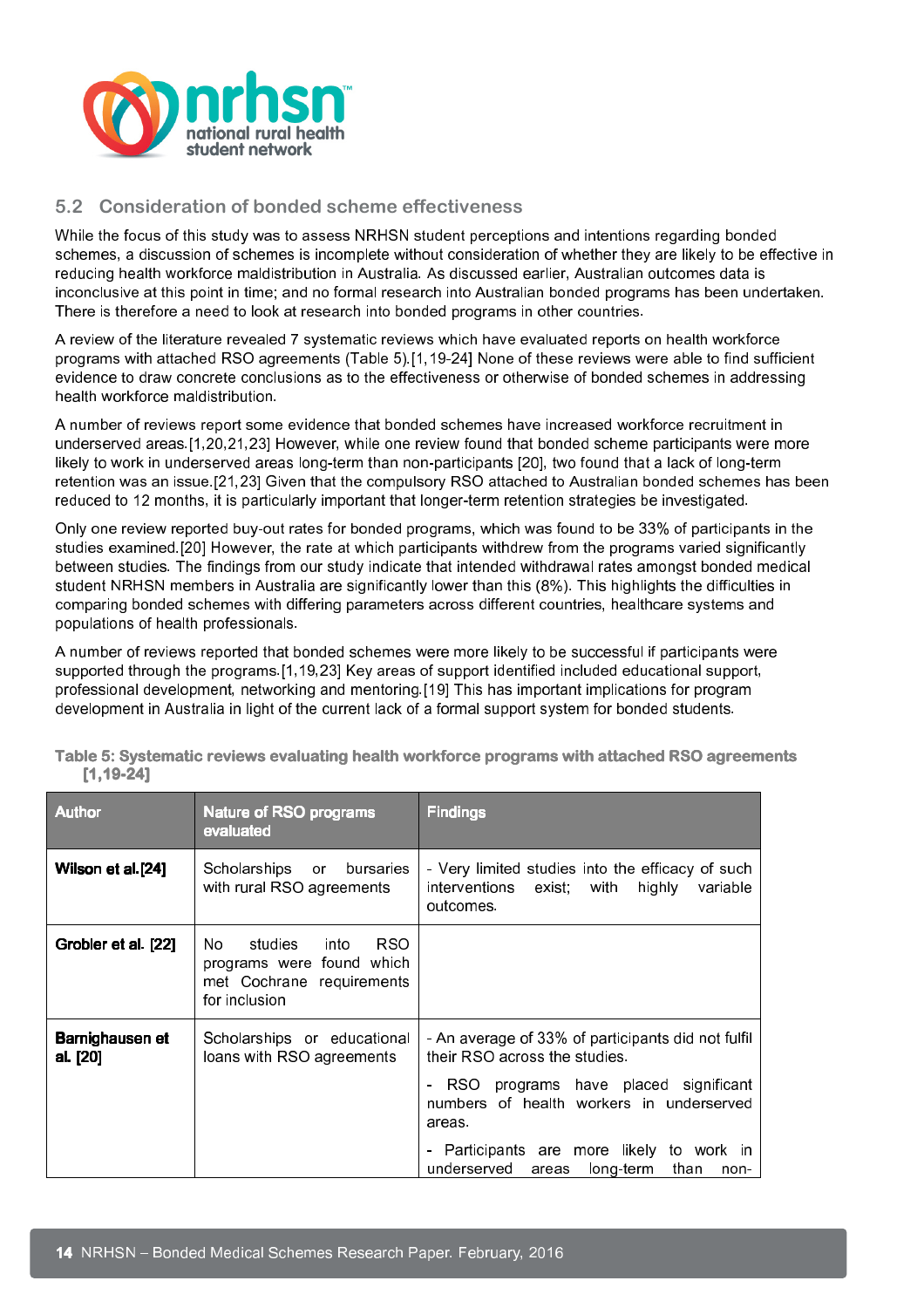

|                                                                                          |                                                                                    | participants.                                                                                                                                                                                    |
|------------------------------------------------------------------------------------------|------------------------------------------------------------------------------------|--------------------------------------------------------------------------------------------------------------------------------------------------------------------------------------------------|
|                                                                                          |                                                                                    | - Cause-effect relationships are unable to be<br>established.                                                                                                                                    |
| Sempowski [23]                                                                           | Financial incentives with rural<br>and underserviced area RSO                      | - There is a low level of evidence regarding<br>such programs.                                                                                                                                   |
|                                                                                          | agreements                                                                         | - Goals of short-term recruitment are achieved,<br>but long-term retention is less successful.                                                                                                   |
|                                                                                          |                                                                                    | - Multidimensional bonded programs which<br>prepare and support students and practitioners<br>are more successful.                                                                               |
| Buykx et al. [21]                                                                        | Financial incentives with RSO<br>agreements                                        | insufficient evidence to<br>There is<br>draw<br>conclusions                                                                                                                                      |
|                                                                                          |                                                                                    | - RSO programs might assist with short-term<br>retention but less likely for long-term retention.                                                                                                |
| Frehywot et al. [1]<br>Incentives,<br>financial<br>or<br>otherwise,<br>attached to<br>an |                                                                                    | - No studies into the full long-term impact and<br>effectiveness of such programs exist.                                                                                                         |
|                                                                                          | RSO agreement                                                                      | - Bonded programs appear to have increased<br>health worker numbers in underserved areas in<br>a number of countries.                                                                            |
|                                                                                          |                                                                                    | - Transparency and support for participants<br>during their RSO impact significantly on the<br>success of such programs.                                                                         |
| Barnighausen et<br>al. [19]                                                              | Financial<br>incentives<br>with<br><b>RSO</b><br>underserved<br>area<br>agreements | - No comment on outcomes<br><b>Bonded</b><br>should<br>provide<br>programmes<br>education,<br>and/or<br>professional,<br>personal<br>financial support to prepare participants for<br>their RSO. |

#### 5.3 Study limitations

The results of this study reflect the opinions of student members of the NRHSN, which may or may not correlate with the broader health student population. By virtue of their membership, NRHSN members can be expected to be more positively disposed towards rural practice, and significantly more likely to be of rural origin than the broader student population. Nevertheless, it could be argued that a student signing up to a bonded medical scheme would not do so if they felt strongly that they did not wish to ever practice rurally; and thus the populations of bonded students who are and are not NRHSN members may in fact be comparable in this regard. Bonded students in this research were almost unanimous that they understood the terms of their contract at the time of signing (ie "they knew what they were getting into").

#### 5.4 Directions for future research

In light of the 2015-16 Federal budget announcement of alterations to the Bonded Medical Schemes (and in particular the reduction of the BMP RSO to 12 months) it would be valuable to repeat this research to examine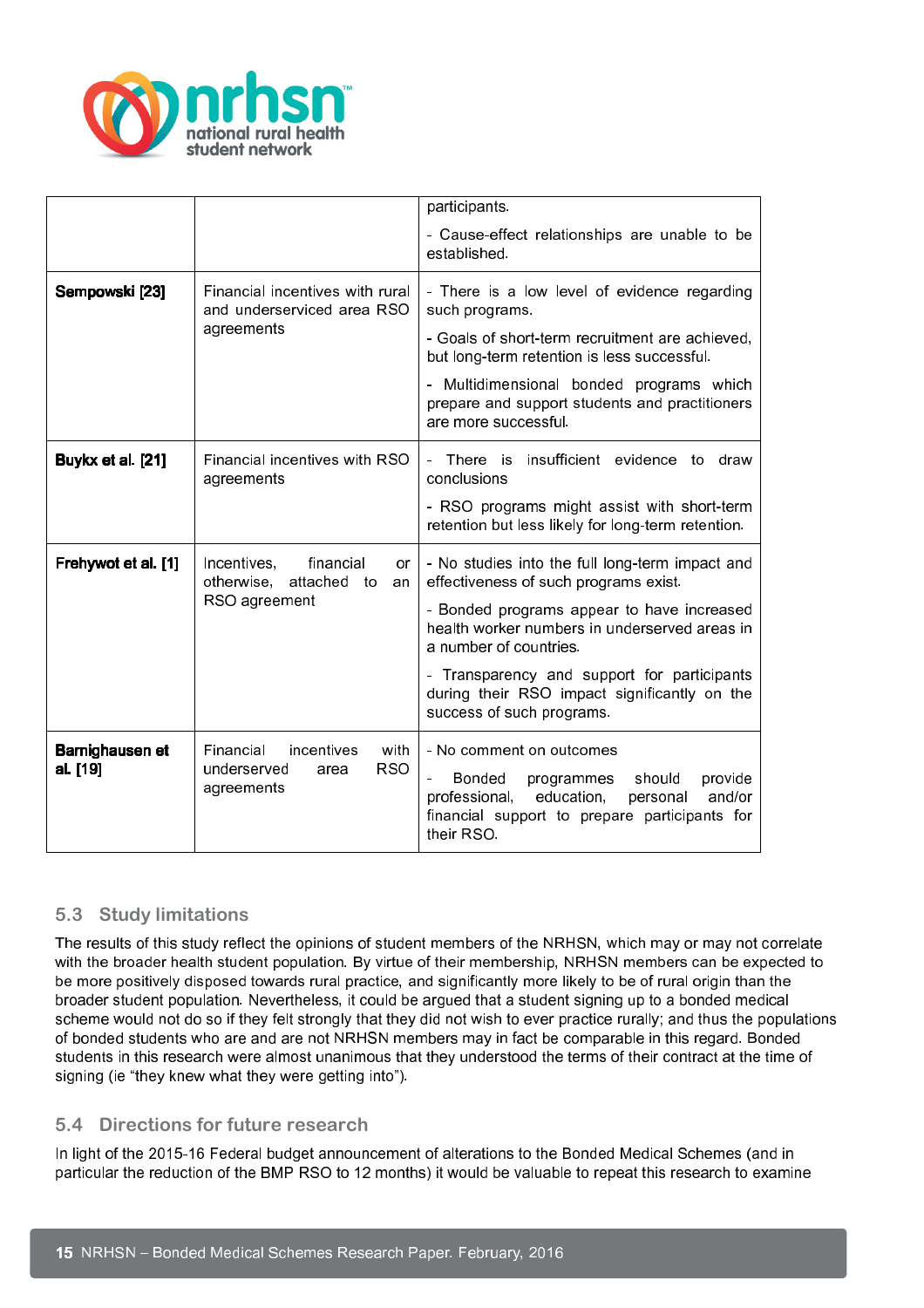

how, if at all, attitudes towards bonded schemes have changed. Similarly, given that some non-medicine students scholarships will now have a 12 month RSO attached it will be of merit to revisit nursing and allied health student perceptions of these schemes as a mechanism to address workforce maldistribution in Australia.

Replicating this study amongst a representative national sample of Australian health students would be instructional, although beyond the resources and remit of the NRHSN.

Finally, given the lack of definitive outcomes-based evidence regarding the effectiveness of bonded schemes, either in Australia or overseas, there is a continuing need for ongoing formal evaluation and research into the long-term impact of these schemes in addressing health workforce maldistribution. A distinction between shortterm and long-term rural retention is particularly relevant given the recent reduction of the RSO duration to 12 months. To this end, the NRHSN will continue to monitor the workplace outcomes of its alumni over time.

## 6. Conclusions

The majority of NRHSN members have been found to be in support of bonded schemes as a means of addressing health workforce maldistribution in Australia, both for medicine and for non-medicine health degrees. The vast majority of bonded medical student members of the NRHSN intend to fulfil their RSO. Further, virtually all of these students were aware of their obligations when they signed their bonded scheme contracts.

However, we found that students who received financial support under the MRBS were more likely to support bonded schemes than BMP students and that support for the schemes decreased as degree progression increased. It is therefore important that bonded students be supported throughout their careers in order to maintain positive attitudes towards the schemes and eventual rural practice – a fact which is supported by a number of international systematic reviews. Due to the significant time lag between when a student enters into a bonded contract and when they are required to complete their RSO, there is as yet insufficient data to evaluate the longer term impact of these schemes in ameliorating the geographic maldistribution of health workers in Australia.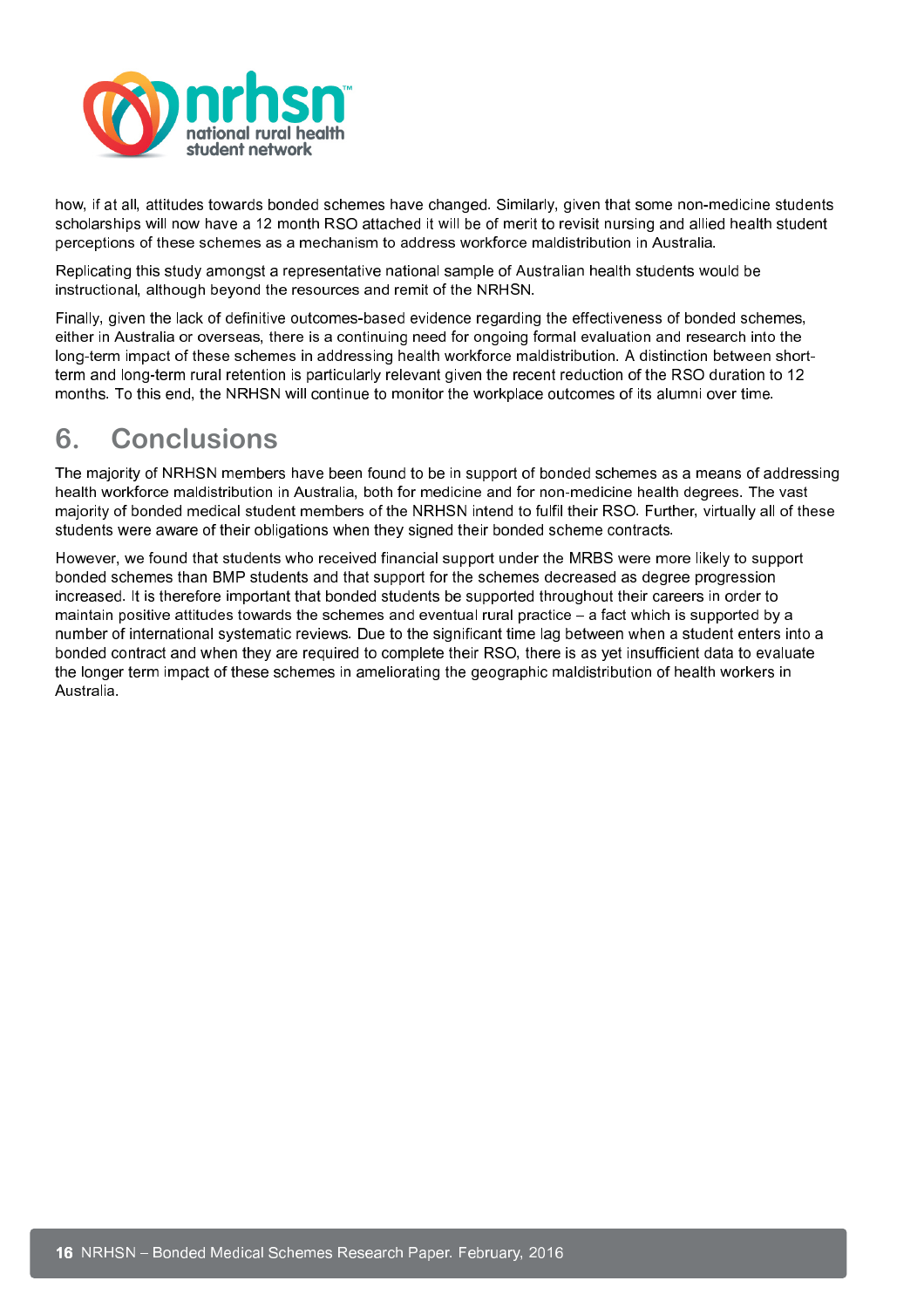

## 7. References

- 1. Frehywot S, Mullan F, Payne PW, Ross H. Compulsory service programmes for recruiting health workers in remote and rural areas: do they work? Bulletin of the World Health Organization. 2010;88(5):364-70.
- 2. World health report 2006: working together for health. Geneva: WHO; 2006.
- 3. Commonwealth of Australia. Proof Committee Hansard: Senate Community Affairs Legislation Committee, Estimates 2nd June 2015 Canberra: Commonwealth of Australia; 2015. Available from: www.aph.gov.au/~/media/Committees/clac\_ctte/estimates/bud\_1516/Hansard/DoH\_official\_hansard\_2June15. pdf.
- 4. Australian Institute of Health and Welfare. Rural, regional and remote health: Indicators of health system performance. Canberra: 2008.
- 5. World Health Organisation. Increasing access to health workers in remote and rural areas through improved retention: global policy recommendations. Geneva: WHO; 2010.
- 6. Australian Institute of Health and Welfare. Life expectancy: AIHW; 2015 [cited 2016 27th Jan]. Available from: http://www.aihw.gov.au/rural-health-life-expectancy/.
- 7. Australian Institute of Health and Welfare. Australia's health 2012. Cat. No. AUS 156. Canberra: AIHW, 2012.
- 8. Mason J. Review of Australian Government Health Workforce Programs. Canberra: Australian Government Department of Health, 2013.
- 9. Australian Government Department of Health. Bonded Medical Places (BMP) Scheme 2015 [updated 26 Nov; cited 27 Dec, 2015]. Available from: www.health.gov.au/bmpscheme.
- 10.Australian Government Department of Health. Medical Rural Bonded Scholarship (MRBS) Scheme 2015 [updated 4 Sept; cited 27 Dec, 2015]. Available from: www.health.gov.au/mrbscholarships.
- 11.Australian Government Department of Health. Draft Medical Rural Bonded Scholarship (MRBS) Scheme 2015 Contract 2015. Available from: www.health.gov.au/internet/main/publishing.nsf/Content/work-st-mrb-contr.
- 12.Australian Government Department of Health. Draft Bonded Medical Places Scheme 2016 Deed of Agreement 2015. Available from: www.health.gov.au/internet/main/publishing.nsf/Content/work-bonded-medical-placesscheme-deed-of-agreement-sample-BMP.
- 13.Australian Government Department of Health. Draft Bonded Medical Places Scheme 2015 Deed of Agreement 2014. Available from: www.health.gov.au/internet/main/publishing.nsf/Content/work-bonded-medical-placesscheme-deed-of-agreement-sample.
- 14.Australian College of Rural and Remote Medicine (ACRRM). Bonded Support Program 2015 [cited 27 Dec, 2015]. Available from: www.acrrm.org.au/preparing-for-your-career/bonded-support-program.
- 15.Australian Medical Students' Association (AMSA). Bonded Medical Schemes Policy 2015. Available from: www.amsa.org.au/wp-content/uploads/2015/08/Bonded-Medical-Schemes-Policy-2015.pdf.
- 16.Wynchank S, Granier S. Opinions of medical students at the University of Cape Town on emigration, conscription and compulsory community service. S Afr Med J. 1991;79(532-5).
- 17.Bursac Z, Gauss CH, Williams DK, Hosmer DW. Purposeful selection of variables in logistic regression. Source code for biology and medicine. 2008;3(17).
- 18.Australian Bureau of Statistics. Regional Population Growth, Australia, 2013-14. Cat. No. 3218.0. Canberra: ABS, 2015.
- 19.Barnighausen T, Bloom DE. Designing financial-incentive programmes for return of medical service in underserved areas: seven management functions. Human resources for health. 2009;7(52).